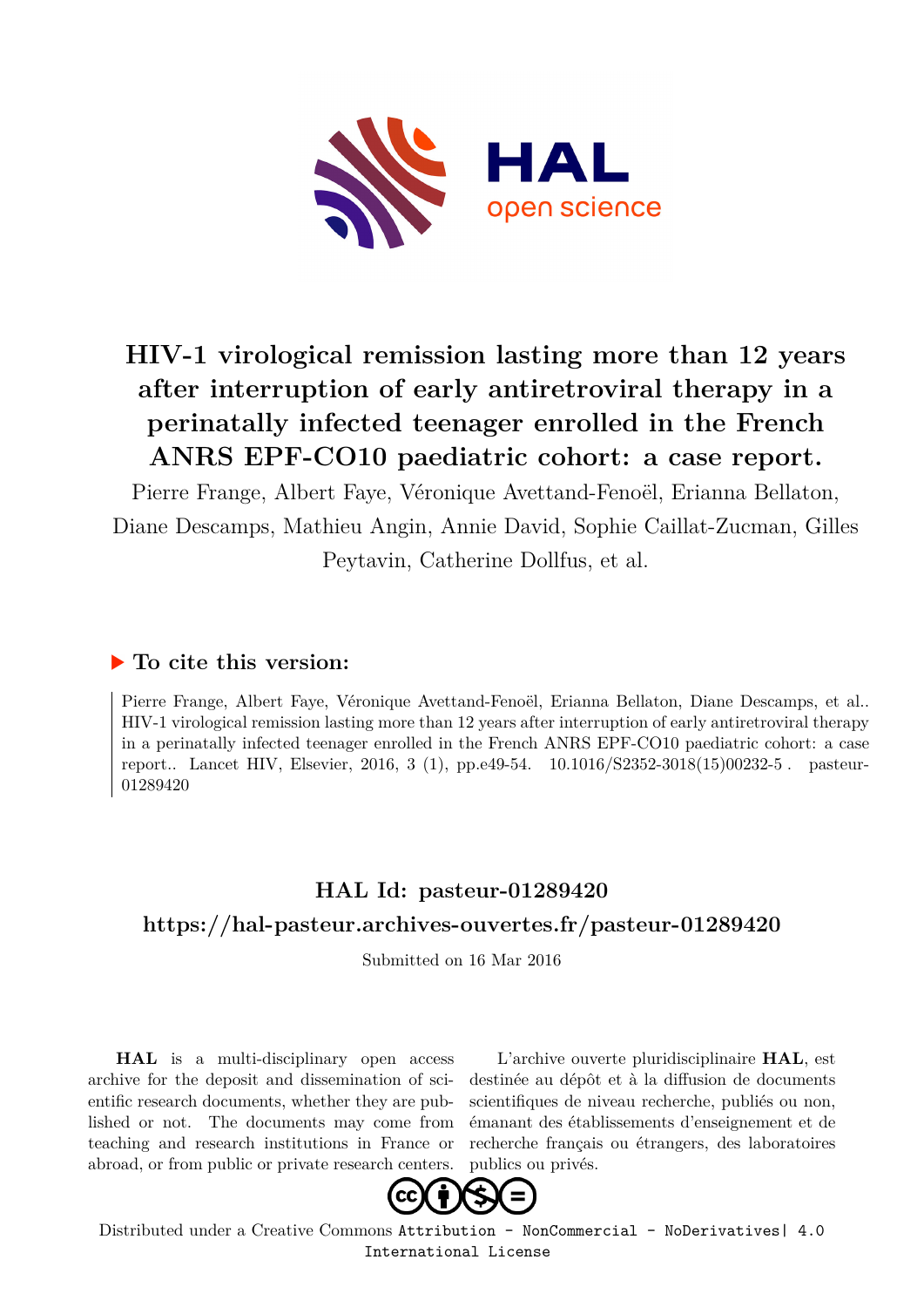**HIV-1 virological remission lasting more than 12 years after interruption of early antiretroviral therapy in a perinatally infected teenager enrolled in the French Pediatric Cohort ANRS EPF-CO10. A case report.**

Pierre Frange, MD<sup>1,2,3</sup>, Prof Albert Faye, MD<sup>4,5</sup>, Véronique Avettand-Fenoël PhD<sup>2,6</sup>, Erianna Bellaton, MD<sup>7</sup>, Prof Diane Descamps, MD<sup>8,9</sup>, Mathieu Angin, PhD<sup>10</sup>, Annie David, PhD<sup>10</sup>, Prof Sophie Caillat-Zucman, MD<sup>11,12</sup>, Gilles Peytavin, PharmD<sup>9,13</sup>, Catherine Dollfus, MD<sup>14</sup>, Jerome Le Chenadec MSc<sup>15</sup>, Josiane Warszawski, MD<sup>15,16</sup>, Christine Rouzioux, PharmD<sup>2,6</sup> and Asier Saez-Cirion, PhD<sup>10</sup>, on behalf of the ANRS EPF-CO10 Pediatric Cohort and the ANRS EP47 VISCONTI study.

 $6$  Laboratoire de Virologie, AP-HP, Hôpital Necker – Enfants Malades, Paris, France.

- 8<br>Laboratoire de Virologie, AP-HP, Hôpital Bichat Claude Bernard, F-75018, Paris, France.
- <sup>9</sup> IAME, INSERM UMR1137, Université Paris Diderot, Sorbonne Paris Cité, Paris, France.

<sup>10</sup> Institut Pasteur, Unité HIV Inflammation et Persistance, Paris, France.

- <sup>11</sup> Laboratoire d'Immunologie, AP-HP, Hôpital Robert Debré, Paris, France.
- <sup>12</sup> INSERM UMR1149, Université Paris Diderot, Sorbonne Paris Cité, Paris, France.
- <sup>13</sup> Laboratoire de Pharma-Toxicologie, AP-HP, Hôpital BichaT claude Bernard, F-75018, Paris, France.
- <sup>14</sup> Service d'Hématologie et Oncologie pédiatriques, AP-HP, Hôpital Trousseau, Paris, France
- <sup>15</sup> INSERM U1018, Université Paris Sud, Le Kremlin Bicêtre, France
- <sup>16</sup> Service d'Epidémiologie et de Santé publique, AP-HP, Hôpital Bicêtre, Le Kremlin Bicêtre, France.

Corresponding authors: Pierre FRANGE, MD, PhD Laboratoire de Microbiologie Clinique Hôpital Necker – Enfants malades 149 rue de Sèvres 75015 Paris, France Telephone: 33.1.44.49.49.61 Fax: 33.1.44.49.49.60 Mail: [pierre.frange@aphp.fr](mailto:pierre.frange@aphp.fr)

Asier Sáez-Cirión, PhD Unité HIV Inflammation et Persistance Institut Pasteur 28 rue du Docteur Roux 75724 Paris Cedex 15, France Telephone: 33.1.45.68.89.44 Fax: 33.1.45.68.89.57 Mail: [asier.saez-cirion@pasteur.fr](mailto:asier.saez-cirion@pasteur.fr)

 $1$  Laboratoire de Microbiologie Clinique, Assistance Publique – Hôpitaux de Paris (AP-HP), Hôpital Necker – Enfants Malades, Paris, France.

<sup>&</sup>lt;sup>2</sup> EA7327, Université Paris Descartes, Sorbonne Paris Cité, Paris, France,

<sup>&</sup>lt;sup>3</sup> Unité d'Immunologie, Hématologie et Rhumatologie pédiatriques, AP-HP, Hôpital Necker – Enfants malades, Paris, France.

<sup>&</sup>lt;sup>4</sup> Service de Pédiatrie générale, AP-HP, Hôpital Robert Debré, Paris, France.

<sup>&</sup>lt;sup>5</sup> Université Paris Diderot, Sorbonne Paris Cité, Paris, France.

<sup>&</sup>lt;sup>7</sup> Service d'Hématologie pédiatrique, AP-HP, Hôpital Robert Debré, Paris, France.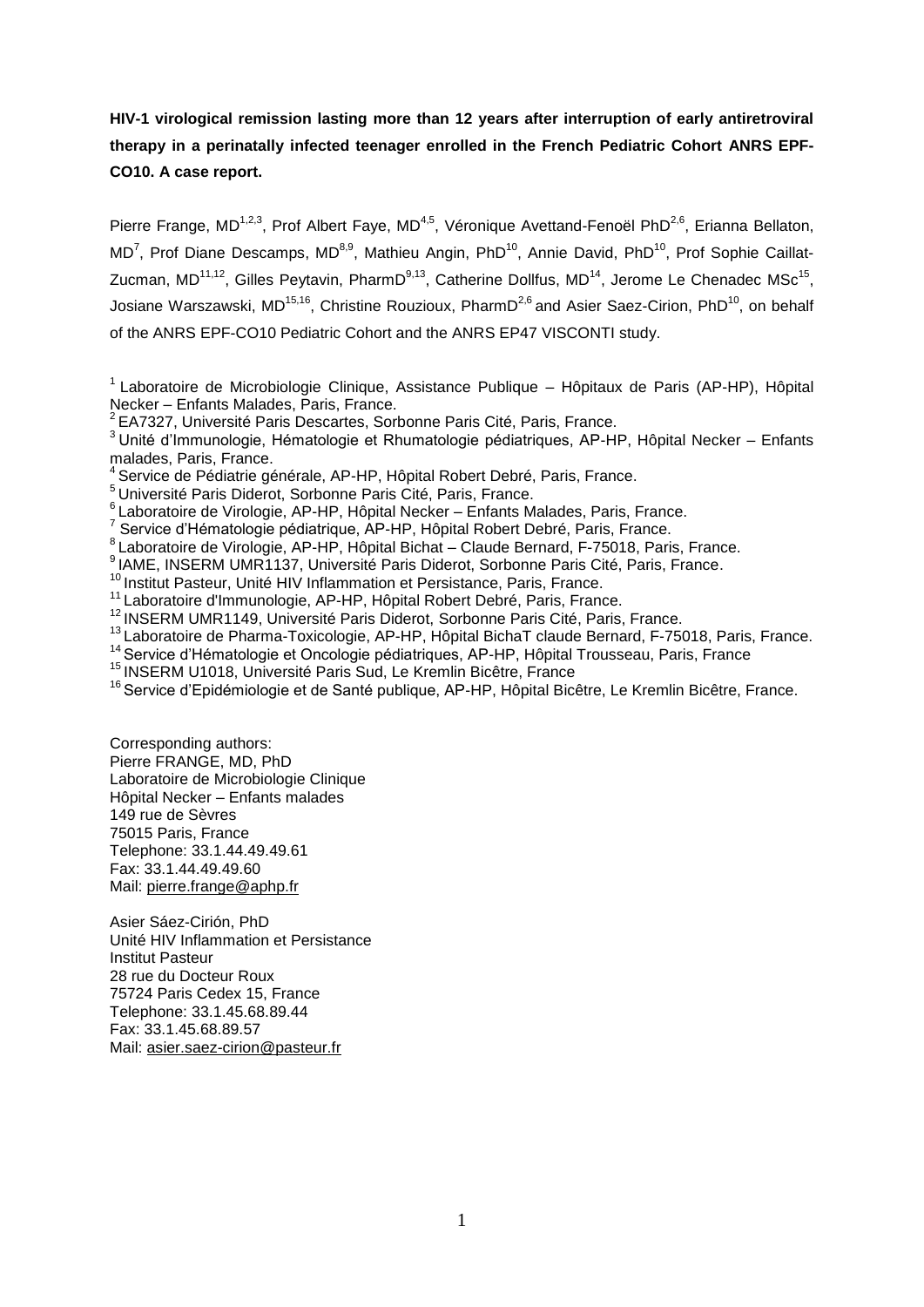**Background:** Durable HIV-1 remission after interruption of combined antiretroviral therapy (cART) has been reported in some adults who started cART during primary HIV-1 infection. However the possibility of long-term remission in vertically-infected children remained unclear. Here we report the case of a perinatally-HIV-1-infected adolescent with unprecedented HIV-1 remission.

**Methods:** The patient was identified among 100 perinatally HIV-infected children followed up in the ANRS EPF CO10 Pediatric Cohort who initiated cART before 6 months of age. HIV-RNA and CD4+ Tcell counts have been monitored since birth. Ultrasensitive HIV-RNA (Biocentric Ultrasensitive Generic HIV-1 RNA Viral Load kit), PBMC-associated HIV-DNA (Biocentric ultrasensitive Generic HIV DNA Cell kit), HIV-specific T-cell responses (production of cytokines and capacity to suppress HIV infection), reactivation of the CD4+ T-cell reservoir (measured by p24 ELISA and HIV RNA in supernatants upon PHA-activation of purified CD4+ T cells), and plasma concentration of antiretrovirals were evaluated after >11 years of control off therapy.

**Findings:** One infant born from a woman with uncontrolled HIV-1 viremia received zidovudine-based prophylaxis during 6 weeks. HIV-RNA and DNA were not detected 3 and 14 days after birth. HIV-DNA was detected at 4 weeks of age. HIV-RNA reached 2.1x10<sup>6</sup> copies/ml at 3 months of age and cART was initiated. HIV-RNA was undetectable one month later. cART was discontinued by the family at some time between 5.8 and 6.8 years of age. HIV-RNA was undetectable at 6.8 years of age and cART was not resumed. HIV-RNA has remained <50 copies/ml and CD4+ T-cell counts stable through 18.3 years of age. After 11 years of control off therapy, HIV-RNA was below 4 copies/ml and HIV-DNA was 2.2 Log copies/10<sup>6</sup> PBMC. HLA genotype showed homozygosity at several loci (A\*2301-;B\*1503/4101;C\*0210/0802;DRB1\*1101-;DQB1\*0602-). HIV-specific CD8+ T-cell responses and Tcell activation were weak.

**Interpretation:** This case suggests that long-term HIV-1 remission is possible in perinatally-infectedearly-treated children, with similar characteristics as reported in adult post-treatment controllers. Further studies will be necessary to understand the mechanisms associated with HIV remission and whether early treatment of infected children may particularly favour the conditions needed to achieve HIV control after treatment discontinuation.

**Funding:** Study funded by ANRS.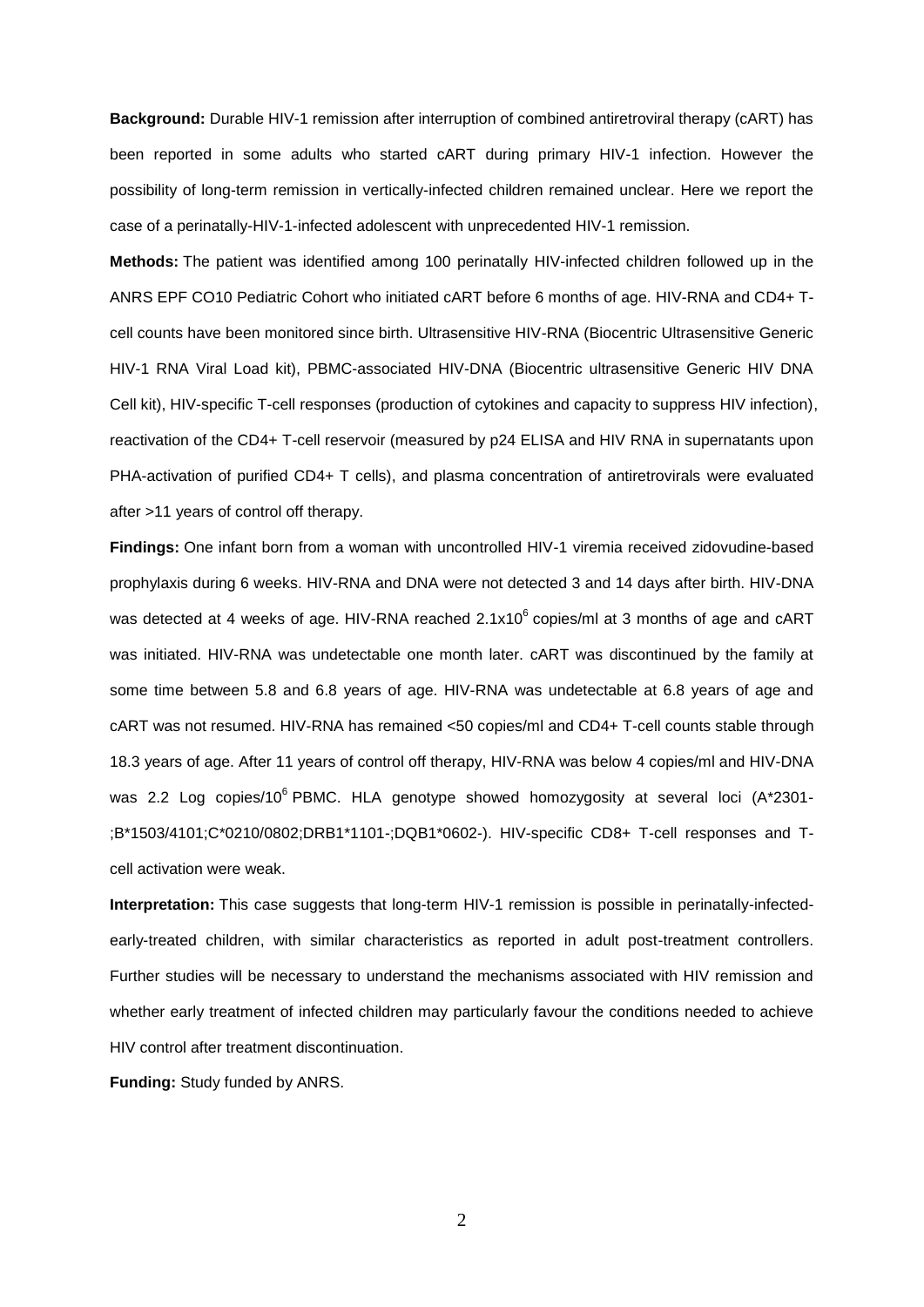#### **RESEARCH IN CONTEXT**

### **Evidence before this study**

We searched PubMed without filters for "HIV", "cure", "remission" and "children". A single report in 2013 described the case of the in utero HIV-1-infected «Mississippi child» who exhibited transient viral control after interrupting very early-initiated cART. After this case was reported several studies pointed to the particular opportunity of tackling HIV infection in children to obtain virological remission. However viremia rebounded in the Mississippi child 27 months later and other recent reports have described viral relapse after treatment interruption in perinatally-infected children. This left unsolved the possibility of long-term remission in HIV-infected children.

#### **Added value of this study**

This study shows that a perinatally-HIV infected young patient who started cART at 3 months of age has been able to control HIV viremia to undetectable levels for over 12 years after treatment was discontinued by the family at around 6.5 years of age. This patient was not able to naturally control viremia without optimal cART early in life as viral load raised to high levels in two episodes of poor treatment compliance. Moreover the patient's MHC background is generally associated with rapid progression in the absence of treatment. HIV DNA is still present in the cells from this patient and low levels of viral reactivation can be achieved in vitro, although at very low levels.

#### **Implications of all the available evidence**

Our case provides the first evidence of durable virological remission in a perinatally-HIV infected adolescent. The clinical history of this patient suggests a decisive role of the duration of cART to achieve a status that then allowed viral remission after treatment discontinuation. Although exceptional, this case of virological remission in a perinatally-HIV infected patient shares some characteristics with HIV adult patients in remission of infection; among them, the early, although not immediate, initiation of antiretroviral treatment. Together with available evidence, this case strongly supports the search for a possible window of opportunity early after HIV infection for cART implementation in children and adults that might lead to the establishment of a viro-immunological context favouring HIV control after treatment discontinuation.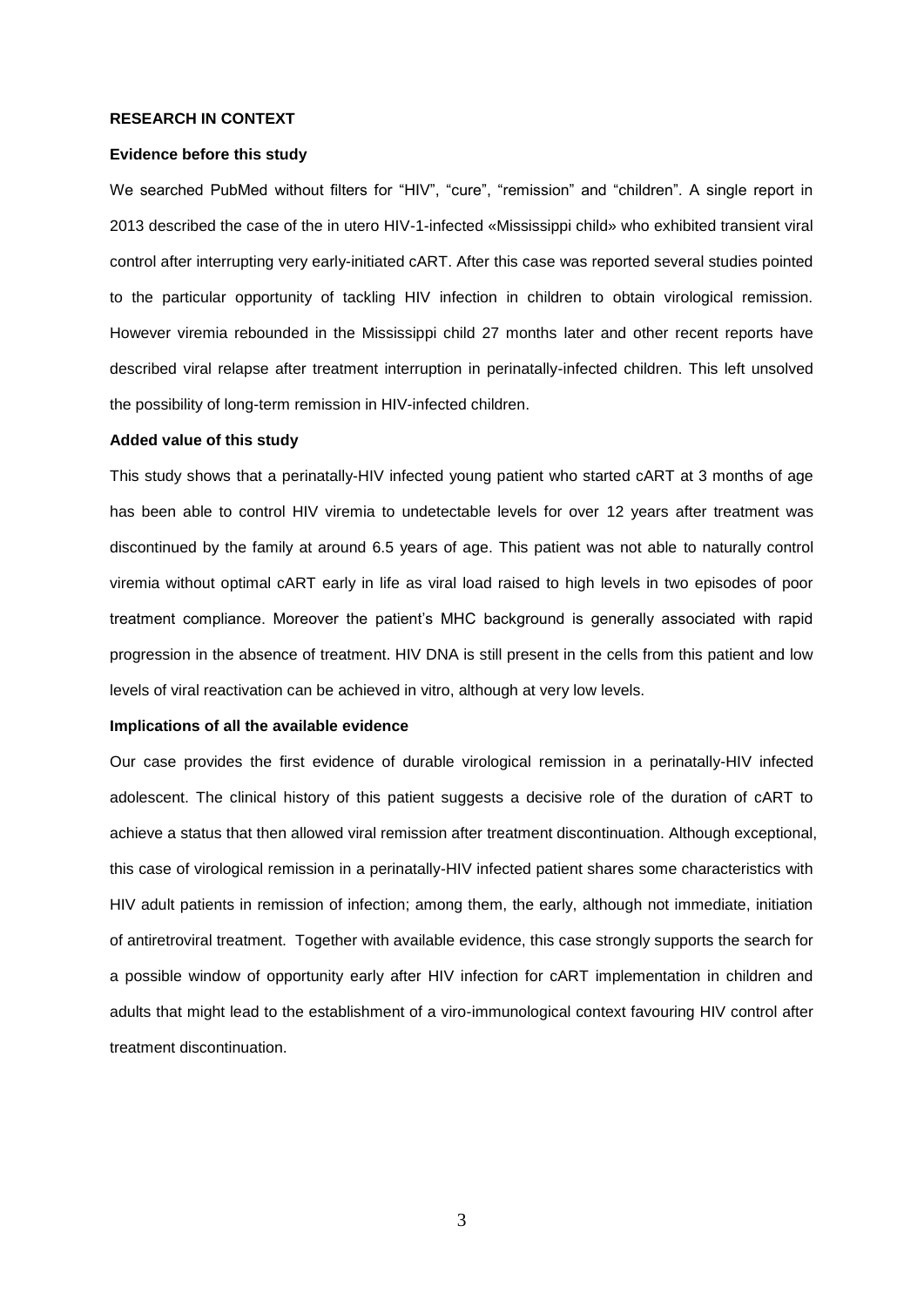# **INTRODUCTION**

HIV-1 replication generally rebounds from latent cellular reservoirs after antiretroviral treatment interruption, but durable remission is sometimes observed when early combined antiretroviral therapy (cART) is discontinued.<sup>1</sup> Recently, an infant infected by HIV-1 *in utero* appeared to have been "functionally cured" after rapid initiation of  $cART$ , but viral load rebounded 27 months after  $cART$ discontinuation.<sup>3</sup> We report a case of ongoing virological and immunological control in a perinatally infected teenager who discontinued early cART more than 12 years ago.

Since 1996, 173 HIV-infected children were included at birth in the French Pediatric Cohort. One hundred children initiated cART before 6 months of age. Among them, 15 patients interrupted cART while plasma HIV-RNA was below 500 copies per milliliter and with at least one measurement recorded after treatment interruption. These children received cART during a median duration of 33 months. Thirteen children experienced viral rebound less than 12 months after cART interruption; one child maintained virological control for 3 years; one child showed unprecedented long-term virological remission.

### **CASE REPORT**

The child was born in 1996 by spontaneous vaginal delivery at 37 weeks + 5 days of gestation to an HIV-1-infected woman who had received zalcitabine monotherapy (instead of zidovudine monotherapy because of severe anaemia) from the 13th week of pregnancy. Maternal viral load at delivery was 42 000 copies per milliliter and the CD4+ T cell count was 81 per cubic millimeter. Intrapartum zidovudine prophylaxis was not administered. The newborn received a six-week course of zidovudine, starting on the day of birth. Her plasma HIV RNA load was below 1000 copies per milliliter on day 3 of life (Supplementary Table 1). HIV DNA was undetectable in her peripheral blood mononuclear cells (PBMC) at three days and two weeks of age. PBMC-associated HIV DNA and plasma HIV RNA were detected for the first time at respectively one and two months of age (Figure 1). cART consisting of zidovudine, lamivudine, didanosine and ritonavir was initiated at three months of age, when the plasma HIV RNA load was 2 170 000 copies per milliliter, driving her viral load to below 500 copies per milliliter one month later. Between 4 and 6.5 months of age her nucleoside reverse transcriptase inhibitors were changed three times because of severe neutropenia. Thereafter, her cART consisted of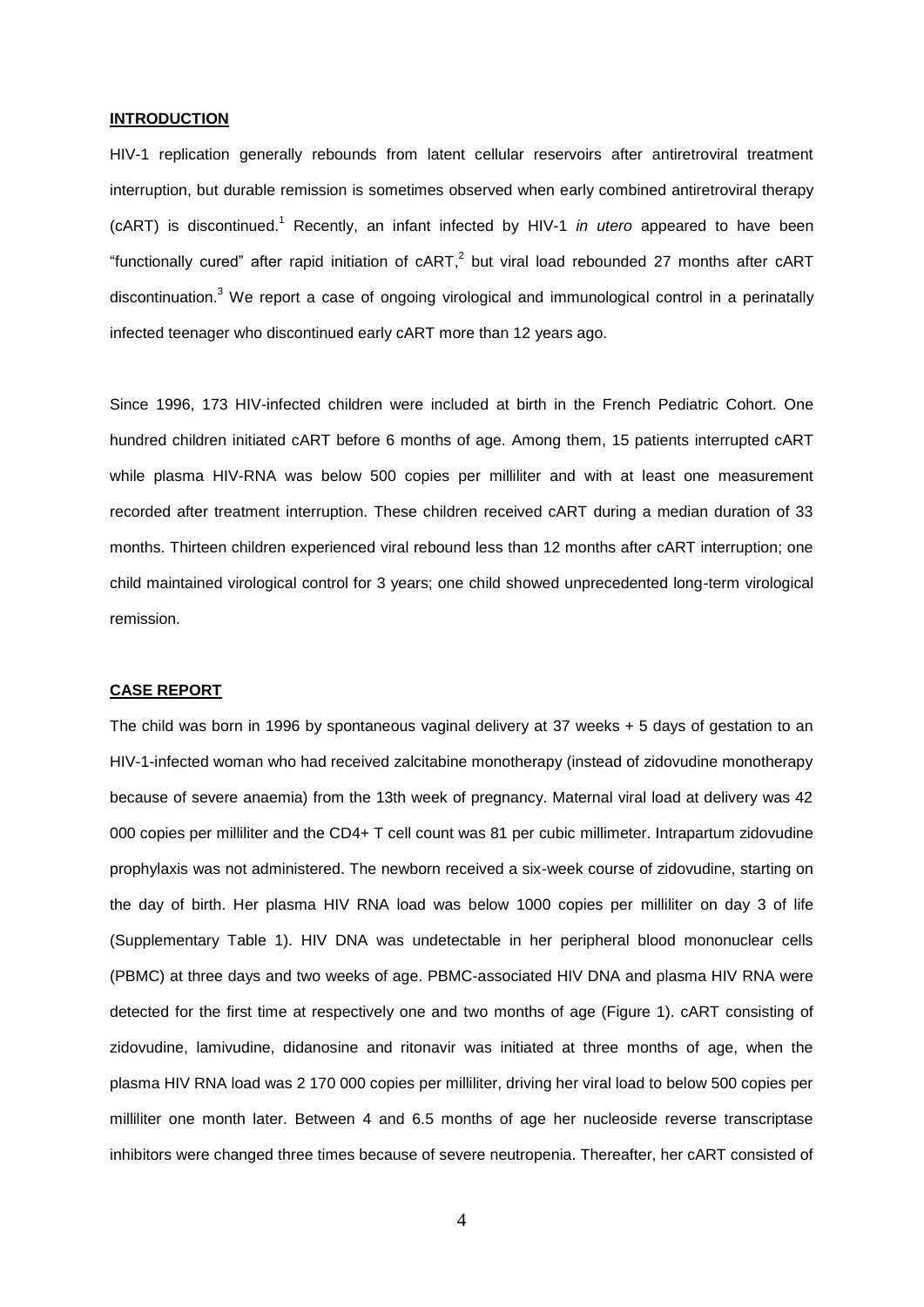stavudine, didanosine and ritonavir. Her plasma HIV RNA remained undetectable on cART, except for two transient rebounds at 15 and 21 months of age. Each time, interventions to improve treatment adherence re-established virological control, with undetectable viral load two months later. Between 5.8 and 6.8 years of age, the family discontinued her medical follow-up and treatment. Because her viral load remained undetectable at 6.8 years of age, cART was not resumed. At the ages of 11.6 and 13.9 years, low and transient viral blips were observed (510 and 48 copies per milliliter, respectively). The patient has never exhibited symptoms of HIV infection, and her growth and neurological and pubertal development have been normal. Her CD4+ T cell percentage has remained stable. At the time of this report, at age 18.6 years, she has received no antiretroviral drugs for more than 12 years.

Between 2013 and 2015, detailed virological and immunological studies were performed to characterize this unique case of long-term HIV-1 remission in a vertically infected patient (Case A).

# **METHODS**

#### **Subjects**

Case A was identified among patients followed up in the ANRS CO10 pediatric cohort as the only with long-term HIV remission after treatment interruption.

Case B was a HIV-infected adolescent followed up in the ANRS CO10 pediatric cohort with uncontrolled viremia after treatment discontinuation (CD4 T cell counts of 537 cells/mm3 (20%) and a viral load of 1,972 HIV RNA copies/ml at the time of the analysis). This patient was treated (ZDV DDI Nelfinavir) since 10 weeks of age for 3.5 years. At the time of the analysis Case B had been off ART for 11 years.

HIC was a treatment naive adult HIV controller from the ANRS CO21 CODEX cohort with a viral load controlled below 400 HIV RNA copies/ml of plasma for more than 5 years at the time of the analysis.

# **Virological monitoring**

HIV-1 antibody testing was performed by Western blot (Biorad New Lav Blot 1, Bio-Rad, Marnes-la-Coquette, France). Recent plasma samples were tested for HIV RNA with the Ultrasensitive Generic HIV-1 RNA Charge Virale kit (Biocentric, Bandol, France) and the Cobas AmpliPrep/COBAS Taqman HIV-1 kit version 2.0 (Roche, Paris, France).<sup>4</sup> PBMC-associated HIV DNA levels were measured with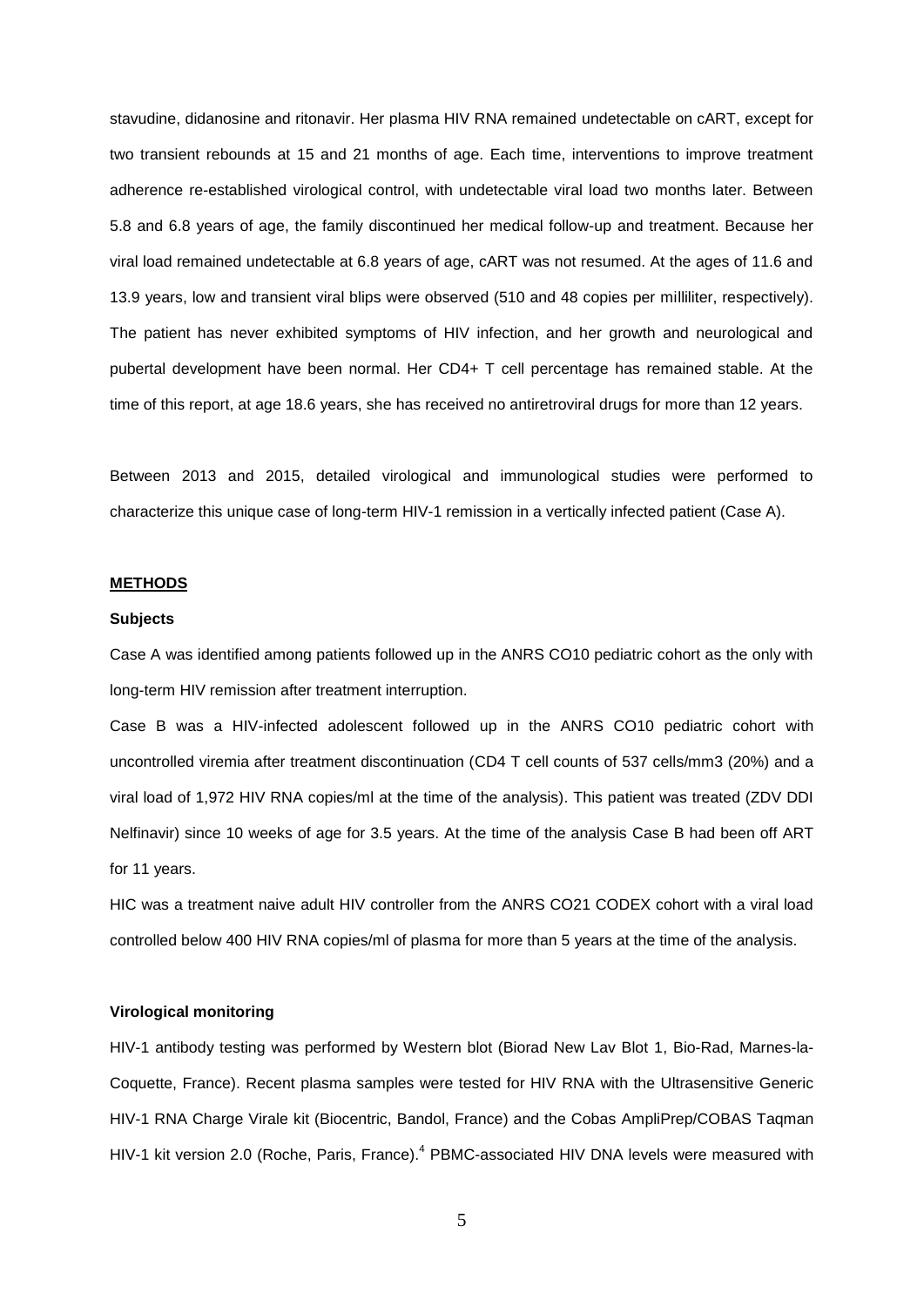the ultrasensitive Generic HIV DNA Cell kit (Biocentric, Bandol, France).<sup>5</sup> The virus was subtyped by phylogenetic analysis of the reverse transcriptase gene sequence.

#### **Pharmacological testing**

At 18.3 years of age, to detect non prescribed cART, commercially available antiretrovirals (at least 15 different antiretroviral drugs) were measured in the plasma by liquid chromatography coupled with tandem mass spectrometry (Acquity UPLC/TQD, Waters Corporation Milford, MA, USA) using a modified method.<sup>6</sup>

#### **Immunological studies**

HLA typing was performed by genotype analysis with a standard reverse sequence-specific oligonucleotide method (LABType SSO, One Lambda, Canoga Park, USA).

CD8+ T cell HIV suppressive capacity *ex vivo* was analyzed as previously described. 7,8 For intracellular cytokine staining, PBMC were incubated for 6 hours with overlapping peptide pools encompassing HIV-1 clade B gag, pol and nef (2 µg/mL; NIH AIDS Reagent Program). Anti-CD28/anti-CD49d costimulation (1 µl/mL) and the anti-CD107α marker were used in each condition. Phorbol myristate acetate (PMA, 80 ng/mL) and ionomycin (1 µg/mL) (Sigma-Aldrich, St. Quentin Fallavier, France) were used as a positive control. Golgi stop (1 µg/mL; BD Biosciences, Le Pont de Claix, France) and Brefeldin A (10 µg/mL; Sigma-Aldrich, St. Quentin Fallavier, France) were added 30 minutes after the start of all incubations. Cells were then stained with the LIVE/DEAD Fixable Aqua Dead Cell Stain kit (Life Technologies, Saint Aubin, France) and anti-CD3 and anti-CD8 antibodies. The Cytofix/Cytoperm kit (BD Biosciences, Le Pont de Claix, France) was used for intracellular staining of anti-IFN-γ, anti-IL-2 and anti-TNF-α.

# **Detection and amplification of HIV-1 from peripheral blood CD4+ T cells**

One million CD4+ T cells were activated with phytohemagglutinin (1 µg/mL) and IL-2 (100 IU per milliliter). Two days later the cells were washed, mixed with  $3x10^6$  pooled PHA-activated CD4+ T cells from two healthy donors and cultured for 22 days with IL-2. Viral replication was monitored in the culture supernatant by using the Generic HIV-1 RNA Charge Virale test and by p24 ELISA (ZeptoMetrix Corporation, Buffalo, USA).

# **Role of the funding source**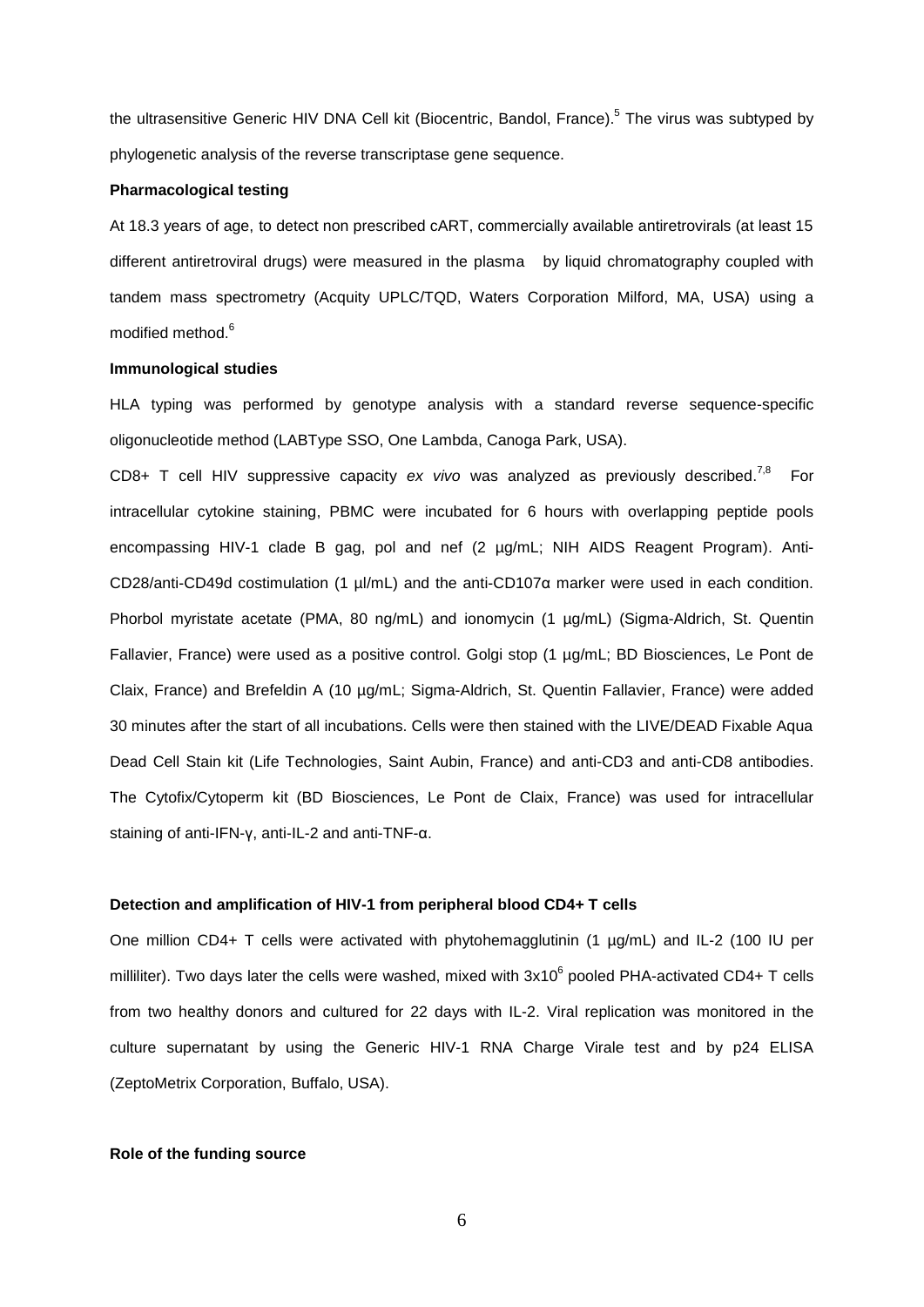The sponsor of the study had no role in study design, data collection, data analysis, data interpretation, or writing of the report. The corresponding author had full access to all the data in the study and had final responsibility for the decision to submit for publication.

# **RESULTS**

At 3 days of life, Western blot showed reactivity to all (gp160, gp110, p68, p55, gp41, p40, p34, p25) but one (p18) HIV-1 protein. At 17 years of age, Western blot showed strong reactivity to p68, p55, p40, p34 and p24, weaker reactivity to gp160 and gp41, and no reactivity to gp110 or p18. HIV RNA remained undetectable at 16.9, 18.3 and 18.6 years of age (all <20 copies per milliliter by the Roche assay and <9, <4 and <7 copies per milliliter by the Biocentric assay, respectively). PBMC-associated HIV DNA levels were stable at 16.7, 16.9, 18.3 and 18.6 years of age, at between 2.1 and 2.5  $log_{10}$ copies per million PBMC. These values are within the range observed in adult post-treatment controllers of the ANRS VISCONTI study<sup>1</sup> and among the lowest observed in untreated perinatallyinfected untreated children<sup>10</sup>. The virus belonged to HIV-1 subtype H.

At 18.3 years of age, plasma concentrations of all antiretrovirals, measured concomitantly with plasma HIV RNA, were below the respective detection limits, confirming the absence of recent cART use.

The HLA genotype was A\*2301/-; B\*1503/4101; C\*0210/08:02; DRB1\*1101/-; DQB1\*0602/-. T cell activation marker expression was normal at 18.3 years of age (respectively 15%, 21% and 12% of T cells were CD3+/HLA-DR+, CD8+/HLA-DR+ and CD4+/HLA-DR+).<sup>11</sup> CD8+ T cells strongly produced all cytokines tested and degranulated in response to PMA and ionomycin stimulation (Figure 2A, case A). However, responses to pools of HIV-1 peptides were barely detectable (Figure 2A and supplementary figure 1). The HIV-specific response was weaker in the patient than in a viremic perinatally infected adolescent (Case B) and an adult HIV controller (HIC) who were evaluated during the same period (0.069% of IFNγ+ CD8+ T cells from Case A after stimulation with Gag, Pol and Nef pools vs 1.295% for Case B and 1.079% for the HIC) (Figure 2A, and supplementary figure 2). The patient's CD8+ T cells showed no capacity to suppress HIV-1 infection of CD4+ T cells (0.23 log p24 decrease CD4 vs CD4:CD8; 0.77 for Case B and 2.68 for the HIC)(Figure 2C).<sup>7,8</sup> In contrast, her HIVspecific CD4+ T cell response, as estimated in the CD8neg fraction, was within the same range than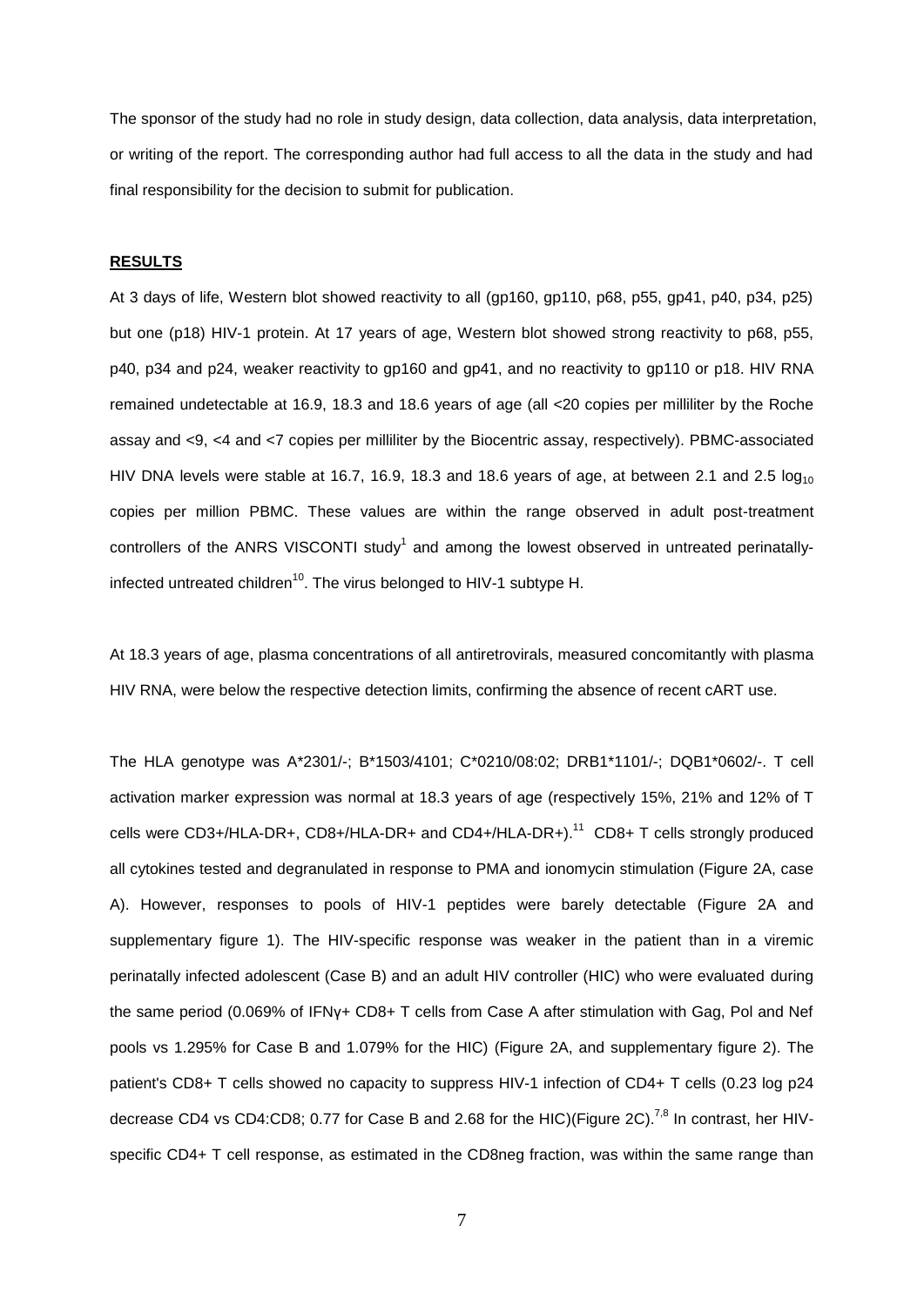in the Case B control and the HIC (0.22% of IFNγ+ CD4+ T cells from Case A after stimulation with Gag, Pol and Nef pools vs 0.128% for Case B and 0.885% for the HIC)(Figure 2D and supplementary figure 2). Her HIV-specific T cells did not show superior polyfunctionality (Figures 2B, 2E and supplementary figure 3).

After stimulation of CD4+ T cells, HIV-1 RNA and p24 were detected in the culture supernatant at all time points (Figure 2F). Her CD4+ T cells were strongly susceptible to infection with HIV-1 Bal *in vitro*  (Figure 2C).

#### **DISCUSSION**

We report the case of a perinatally infected teenager who experienced long-term virological remission from HIV-1 infection lasting for more than 12 years after cessation of early cART. As HIV DNA and HIV RNA were undetectable in her blood at age 3 days, the patient was likely infected very late in gestation or during delivery. Of note, we cannot exclude that the AZT-based postnatal prophylaxis could have contributed to the late positivity of HIV-1 PCR in the baby. Indeed, in a recent analysis of the performance of HIV-1 DNA and HIV-1 RNA tests for early diagnosis of perinatal infection in 1567 French infants, 11% of infected children had negative PCR results at 1 month during antiretroviral prophylaxis<sup>12</sup>. At 3 months of age, her plasma HIV RNA load was very high and her CD4+ T cell percentage severely degraded. This suggested she was infected by a highly replicative and pathogenic virus. Although cART rapidly controlled viremia and normalized the CD4+ T cell percentage, she experienced two viral rebounds, apparently associated with poor adherence, during her second year of life. These episodes showed that the patient was unable to control the virus without treatment at this age and thus suggested that her long-term treatment contributed to creating an optimal situation in which she could achieve durable remission.

The HIV-1 subtype that infected our patient (H) is quite uncommon and almost exclusively found in central Africa. However, this clade did not seem to contribute to the post-treatment control of HIV replication in our patient for two reasons. First, we observed, in our previous reports, similar immunovirological features in children<sup>13</sup> and adults<sup>14</sup> infected with strains clustering with subtype H than in patients harbouring more frequent HIV-1 subtypes. Second, the severe immune deficiency observed in our patient's mother at the time of delivery and the high HIV-1 viremia measured in both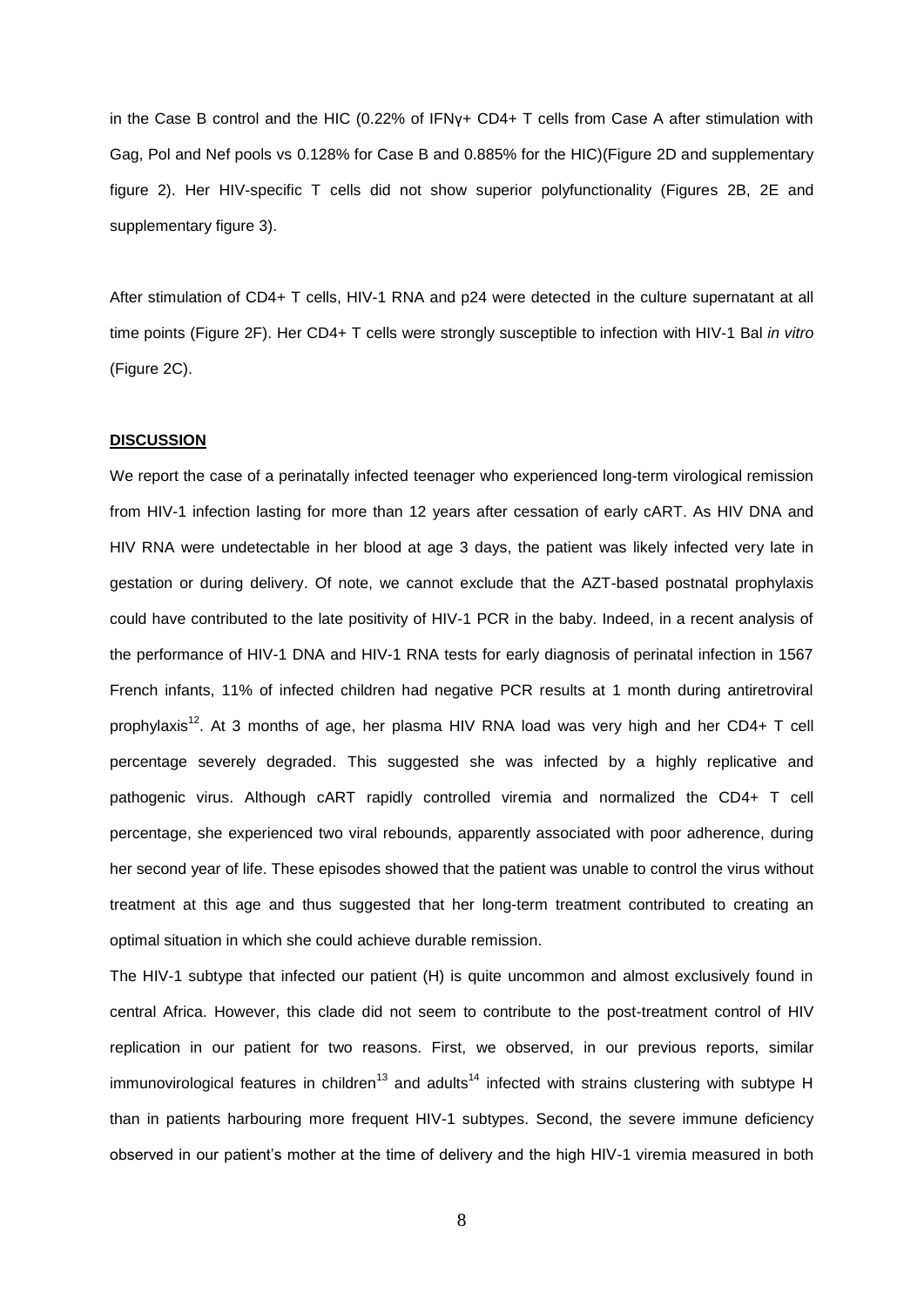the mother and the baby (before cART initiation) suggested that the transmitted strain was not less pathogenic than viruses belonging to more frequent subtypes.

Several characteristics of this patient resemble those of adult post-treatment HIV-1 controllers (PTCs) enrolled in the ANRS VISCONTI study<sup>1</sup> but differ from those of adult HIV controllers.<sup>15</sup> First, we found homozygosity at several HLA loci, which has been previously linked to more rapid disease progression.<sup>16,17</sup> Generally unfavourable HLA genotypes are also commonly observed in adult PTCs.<sup>1</sup> Second, our patient showed weak T cell activation and HIV-specific CD8+ T cell responses. It should be noted that the use of HIV-1 subtype B consensus peptides can underestimate the response in subtype H infection, but also that the intensity of the patient's HIV-specific CD4+ T cell responses was close to that of the two control patients we analysed. Overall, our results suggest that the CD8+ T cell response is not the major force keeping control of viremia in this patient. The precise mechanisms associated to post-treatment HIV control remain unclear. Recent data obtained in adult patients from the ANRS VISCONTI study suggest that these patients carry NK cells with a particular phenotype and enhanced capacity to inhibit HIV infection.<sup>18</sup>. Whether the innate immune response plays a role in the control of infection in the case of this patient remains to be analysed. Another possibility is that early initiated and prolonged cART favoured the archiving of less fitted or less inducible viruses. The patient still harbors a low frequency of infected cells, from which HIV replication can be induced in vitro, albeit with difficulty. Weak contribution of central memory T cells to the HIV-1 reservoir has been reported in adult PTCs.<sup>1</sup> Although we did not address this issue in our patient, neonates have much lower frequencies of central-memory-phenotype CD4+ T cells than adults, and this might protect these cell populations from HIV-1 infection during childhood.<sup>19,20</sup> Moreover, in children who are treated early, transitional memory CD4+ T cells make a larger contribution to the viral reservoir than do longerlasting memory CD4+ T cells. $^{21}$  However, no cases of long-term post-treatment remission have previously been reported in children, even in those with very low HIV blood cell reservoir levels before cART cessation.<sup>22-24</sup> As indefinite antiretroviral therapy is recommended for children, only a very small proportion of early-treated, virologically suppressed children therefore undergo treatment interruption, which may explain the reported rarity of childhood PTCs worldwide. Moreover, viral suppression on  $c$ ART is more difficult to achieve and sustain in children than in adults, $25$  and we cannot therefore exclude the possibility that a lesser proportion of early-treated children fail to achieve PTC status because of poor viral control during treatment.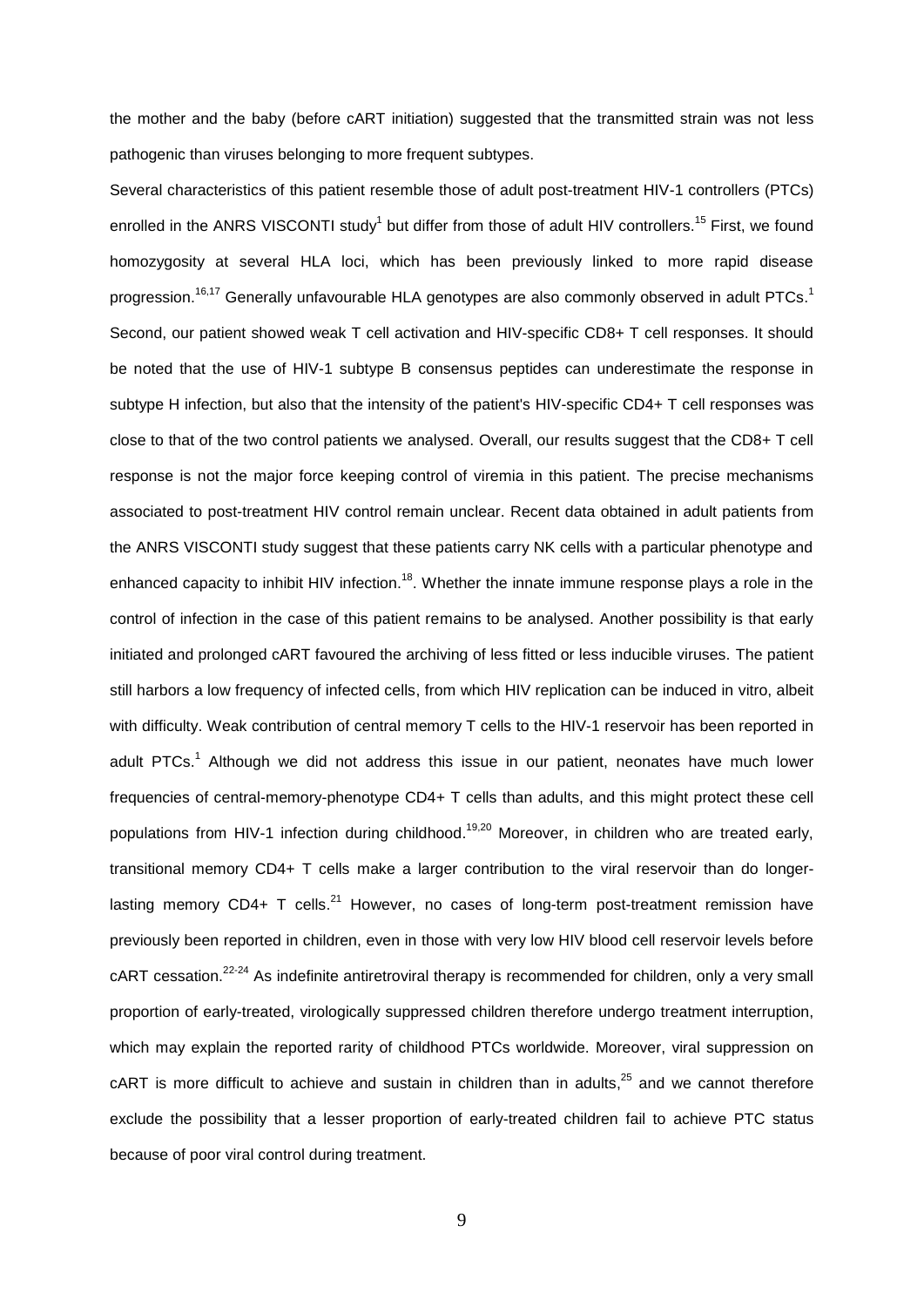The "Mississippi child" maintained undetectable viremia for 27.6 months after cART discontinuation.<sup>3</sup> Although cART was also initiated very early, there are noteworthy differences with our patient. First, the Mississippi child's plasma HIV RNA load was 19 182 copies per milliliter 31 hours after birth, and she may thus have been infected earlier during pregnancy than our patient. Second, our patient was exposed longer to viral antigens after delivery, as the Mississippi child started cART immediately and had detectable viremia for less than a month. This markedly limited the size of the viral reservoir in the Mississippi child, whose HIV DNA levels were lower than in our patient despite much shorter cART. It is unknown whether longer exposure to viral antigens, by experiencing the immune system, might be important for achieving post-treatment remission. Moreover, because the immune system is immature in young children, longer cART might be necessary to achieve an optimal balance between a small pool of infected cells and potent specific immune responses. It is also unknown whether the brief exposure to the virus during the two brief episodes of viral relapse during the second year of life of the patient contributed to the optimal maturation of the immune response against HIV. Finally, it is likely that durable HIV-1 remission is associated with intrinsic host and viral factors that are favoured by early and lengthy cART.

This case shows that early and prolonged cART might be followed by off-therapy viral control lasting several years in some perinatally infected children with no known features associated with natural control. A better understanding of the underlying mechanisms might lead to therapeutic approaches that enable more perinatally infected patients to discontinue treatment and achieve HIV-1 remission for long periods.

#### **CONTRIBUTORS**

All authors made substantial contributions to the conception and design of the work or to the acquisition, analysis, and interpretation of the data:

PF, AF, EB, CD, JW, CR and AS-C participated in the conception and design of the study; VA-F, EB, DD, MA, AD, SC-Z, GP, JLC performed experiments and/or collected and analysed data; All authors interpreted data; RPF and AS-C drafted the manuscript including figures and tables; all authors revised it critically for important intellectual content and have approved the final version submitted for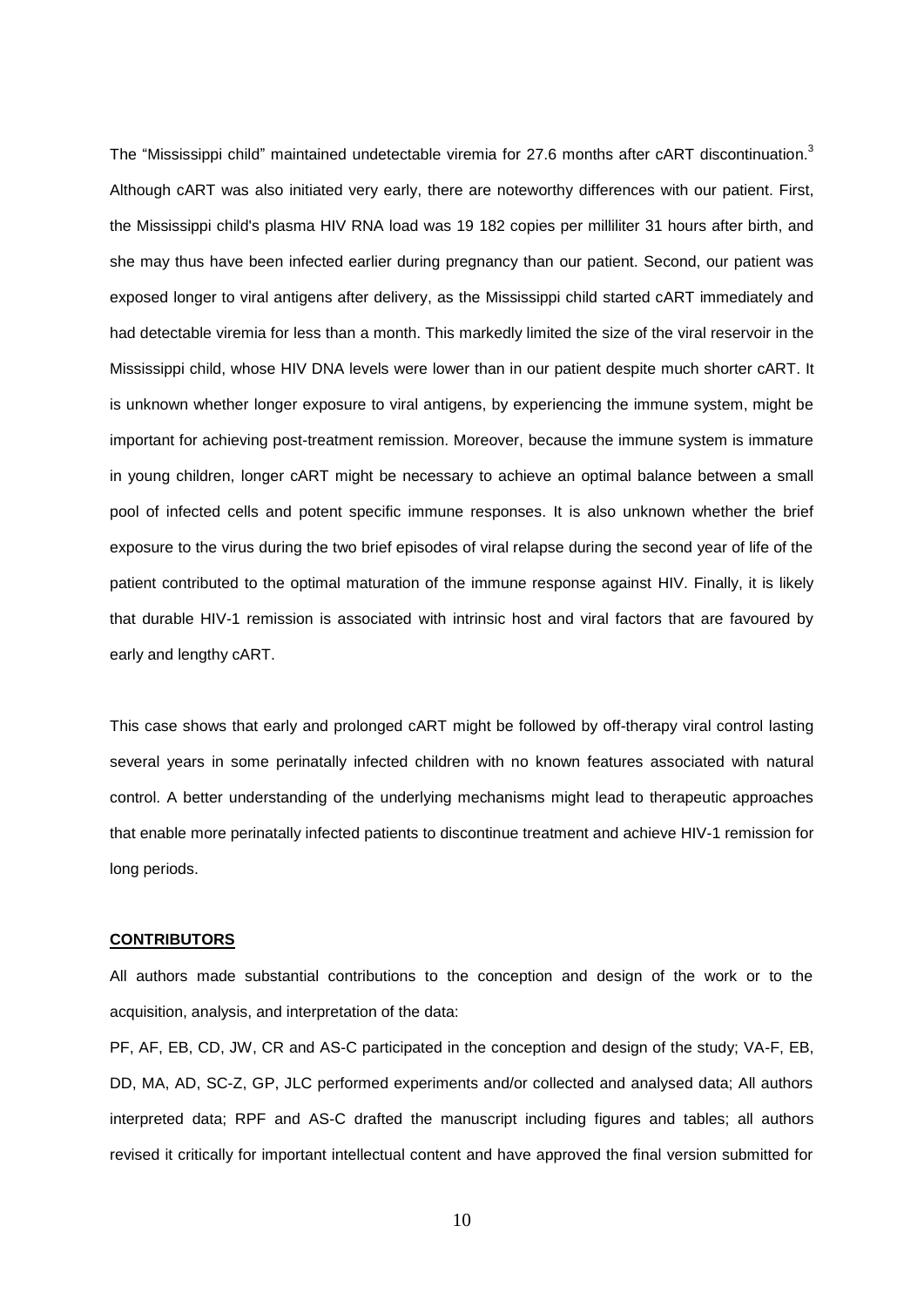publication. All authors fulfilI ICMJE criteria for authorship, have had access to all the data in the study, and agree to be accountable for the work in ensuring that questions related to its accuracy or integrity are appropriately investigated and resolved.

# **DECLARATION OF INTERESTS**

PF, VA-F, GP and AS-C have received travel grants, consultancy fees, honoraria, or study grants from various pharmaceutical companies, including Bristol-Myers-Squibb, Gilead Sciences, ViiV Healthcare, Janssen and Merck outside the submitted work. All other authors declare that they have no conflict of interests.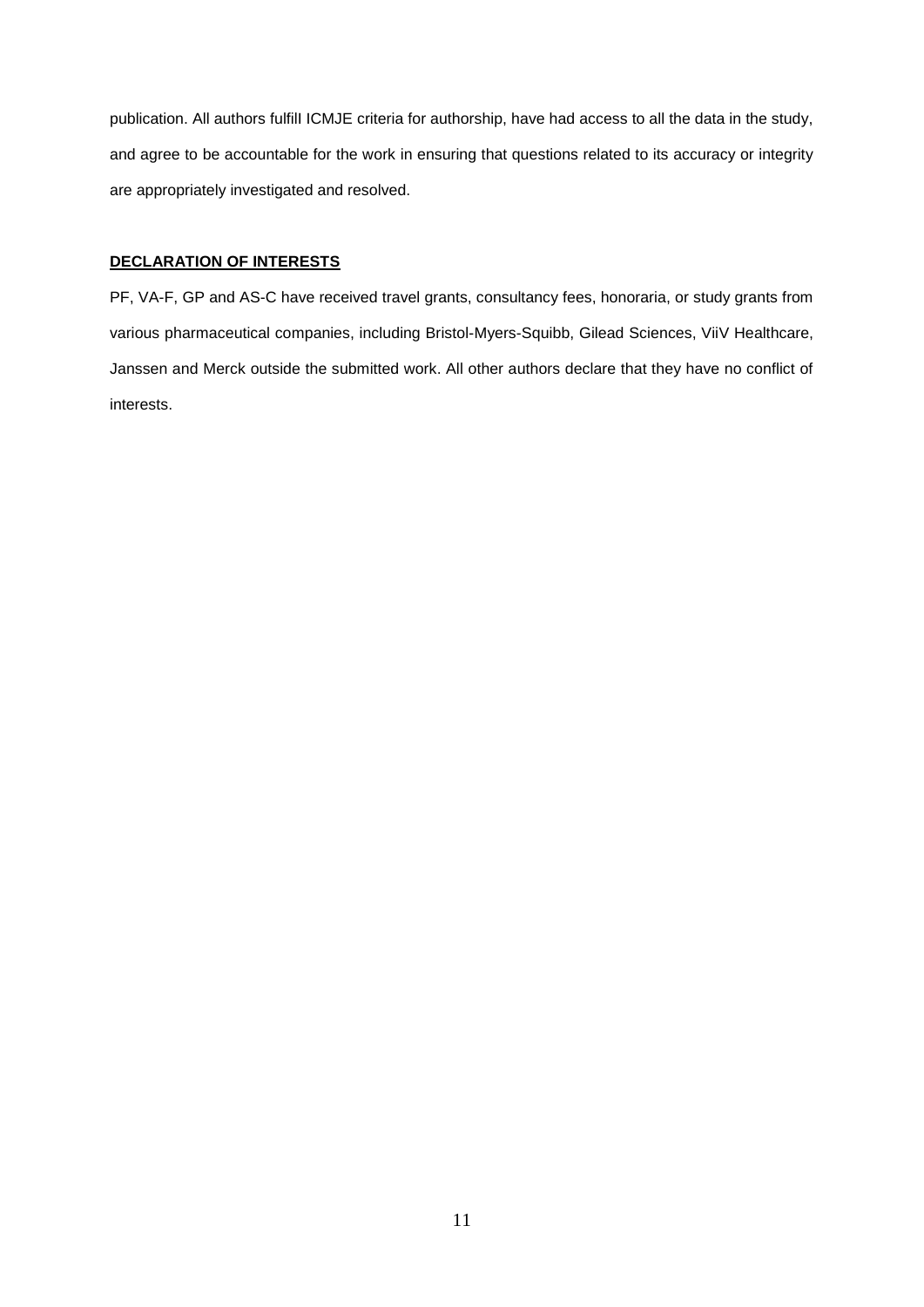# **REFERENCES**

- 1. Sáez-Cirión A, Bacchus C, Hocqueloux L, et al. Post-treatment HIV-1 controllers with a longterm virological remission after the interruption of early initiated antiretroviral therapy ANRS VISCONTI Study. PLoS Pathog 2013;9:e1003211.
- 2. Persaud D, Gay G, Ziemniak C, et al. Absence of detectable HIV-1 viremia after treatment cessation in an infant. N Engl J Med 2013;369:1828-35.
- 3. Luzuriaga K, Gay H, Ziemniak C, et al. Viremic relapse after HIV-1 remission in a perinatally infected child. N Engl J Med 2015;372:786-8.
- 4. Rouet F, Chaix ML, Nerrienet E, et al. Impact of HIV-1 genetic diversity on plasma HIV-1 RNA Quantification : usefulness of the Agence Nationale de Recherches sur le SIDA secondgeneration long terminal repeat-based real-time reverse transcriptase polymerase chain reaction test. J Acquir Immune Defic Syndr 2007;45:380-8
- 5. Avettand-Fènoël V, Chaix ML, Blanche S, et al. LTR real-time PCR for HIV-1 DNA quantitation in blood cells for early diagnosis in infants born to seropositive mothers treated in HAART area (ANRS CO 01). J Med Virol 2009;81:217-23.
- 6. Jung BH, Rezk NL, Bridges AS, Corbett AH, Kashuba AD. Simultaneous determination of 17 antiretroviral drugs in human plasma for quantitative analysis with liquid chromatographytandem mass spectrometry. Biomed Chromatogr 2007;21:1095-104.
- 7. Sáez-Cirión A, Lacabaratz C, Lambotte O, et al. HIV controllers exhibit potent CD8 T cell capacity to suppress HIV infection ex vivo and peculiar cytotoxic T lymphocyte activation phenotype. Proc Natl Acad Sci U S A 2007;104:6776-81.
- 8. Sáez-Cirión A, Shin SY, Versmisse P, Barré-Sinoussi F, Pancino G. Ex vivo T cell-based HIV supression assay to evaluate HIV-specific CD8+ T cell responses. Nat Proc 2010;5:1033-4.
- 9. Delamare C, Burgard M, Mayaux MJ, et al. HIV-1 RNA detection in plasma for the diagnosis of infection in neonates. The French Pediatric HIV Infection Study Group. J Acquir Immune Defic Syndr Hum Retrovirol 1997;15:121-5.
- 10. Scott-Algara, D, Rouzioux, C, Blanche, S, Burgard, M, Didier, C, Rivière, Y, Buseyne, F. In Untreated HIV-1–Infected Children, PBMC-Associated HIV DNA Levels and Cell-Free HIV RNA Levels Are Correlated to Distinct T-lymphocyte Populations. J AIDS 2010; 53:553-563.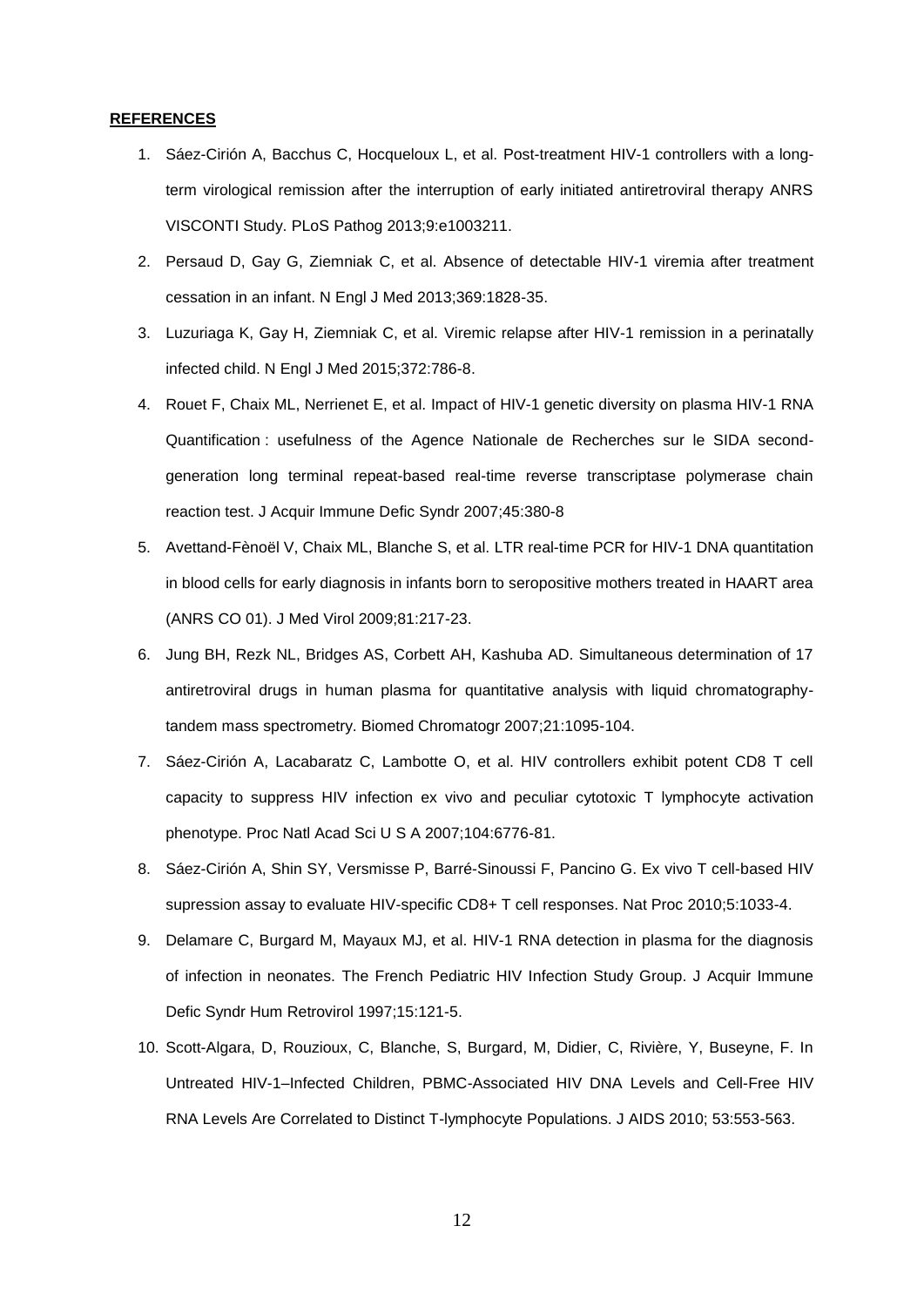- 11. Cohen Stuart JW, Hazebergh MD, Hamann D, et al. The dominant source of CD4+ and CD8+ T-cell activation in HIV infection is antigenic stimulation. J Acquir Immune Defic Syndr 2000;25:203-11.
- 12. Burgard M, Blanche S, Jasseron C, et al. Performance of HIV-1 DNA or HIV-1 RNA tests for early diagnosis of perinatal HIV-1 infection during anti-retroviral prophylaxis. J Pediatr 2012;160:60-6.
- 13. Delaugerre C, Warszawski J, Chaix ML, et al. Prevalence and risk factors associated with antiretroviral resistance in HIV-1-infected children. J Med Virol 2007;79:1261-9.
- 14. Frange P, Assoumou L, Descamps D, et al. HIV-1 subtype B-infected MSM may have driven the spread of transmitted resistant strains in France in 2007-12: impact on susceptibility to first-line strategies. J Antimicrob Chemother 2015;70:2084-9.
- 15. Sáez-Cirión A, Pancino G. HIV controllers: a genetically determined or inducible phenotype? Immunol Rev 2013;254:281-94.
- 16. Carrington M, Nelson GW, Martin MP, et al. HLA and HIV-1: heterozygote advantage and B\*35-Cw\*04 disadvantage. Science 1999;283:1748-52.
- 17. Tang J, Costello C, Keet IP, et al. HLA class I homozygosity accelerates disease progression in human immunodeficiency virus type 1 infection. AIDS Res Hum Retroviruses 1999;15:317- 24.
- 18. Scott-Algara D Didier C, Arnold V, Cummings J-S, Boufassa F, Lambotte O, Hocqueloux L, Sáez-Cirión A, Rouzioux C. Post-Treatment Controllers Have Particular NK Cells With High Anti-HIV Capacity: VISCONTI Study. Conference on Retroviruses and Opportunistic Infections (CROI). February 23-26, 2015 | Seattle, Washington. Abstract 52, session O-4. Available from: http://www.croiconference.org/sessions/post-treatment-controllers-have-particular-nkcells-high-anti-hiv-capacity-visconti-study.
- 19. Shearer WT, Rosenblatt HM, Gelman RS, et al. Lymphocyte subsets in healthy children from birth through 18 years of age: the Pediatric AIDS Clinical Trials Group P1009 study. J Allergy Clin Immunol 2003;112:973-80.
- 20. Schatorjé EJ, Gemen EF, Driessen GJ, Leuvenink J, van Hout RW, de Vries E. Paediatric reference values for the peripheral T cell compartment. Scand J Immunol 2012;75:436-44.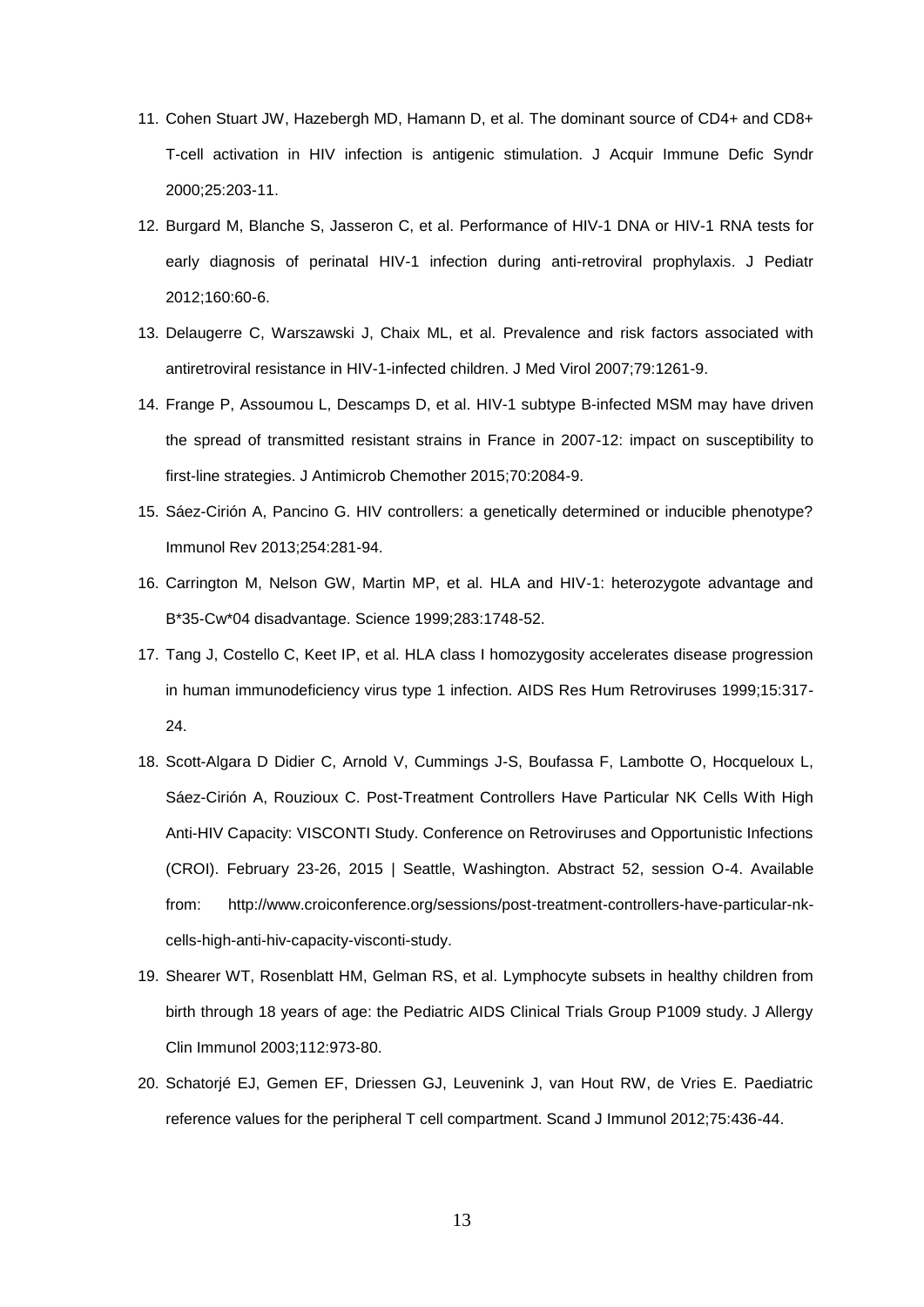- 21. Luzuriaga K, Tabak B, Garber M, et al. HIV type 1 (HIV-1) proviral reservoirs decay continuously under sustained virologic control in HIV-1-infected children who received early treatment. J Infect Dis 2014;210:1529-38.
- 22. Giacomet V, Trabattoni D, Zanchetta N, et al. No cure of HIV infection in a child despite early treatment and apparent viral clearance. Lancet 2014;384:1320.
- 23. Martínez-Bonet M, Puertas MC, Fortuny C, et al. Establishment and replenishment of the viral reservoir in perinatally HIV-1-infected children initiating very early antiretroviral therapy. Clin Infect Dis 2015; 61:1169-78
- 24. Butler KM, Gavin P, Coughlan S, et al. Rapid viral rebound after 4 years of suppressive therapy in a seronegative HIV-1 infected infant treated from birth. Pediatr Infect Dis J 2015;34:e48-e51.
- 25. Pursuing Later Treatment Options II (PLATO II) project team for the Collaboration of Observational HIV Epidemiological Research Europe (COHERE), Castro H, Judd A, et al. Risk of triple-class virological failure in children with HIV: a retrospective cohort study. Lancet 2011;377:1580-7.